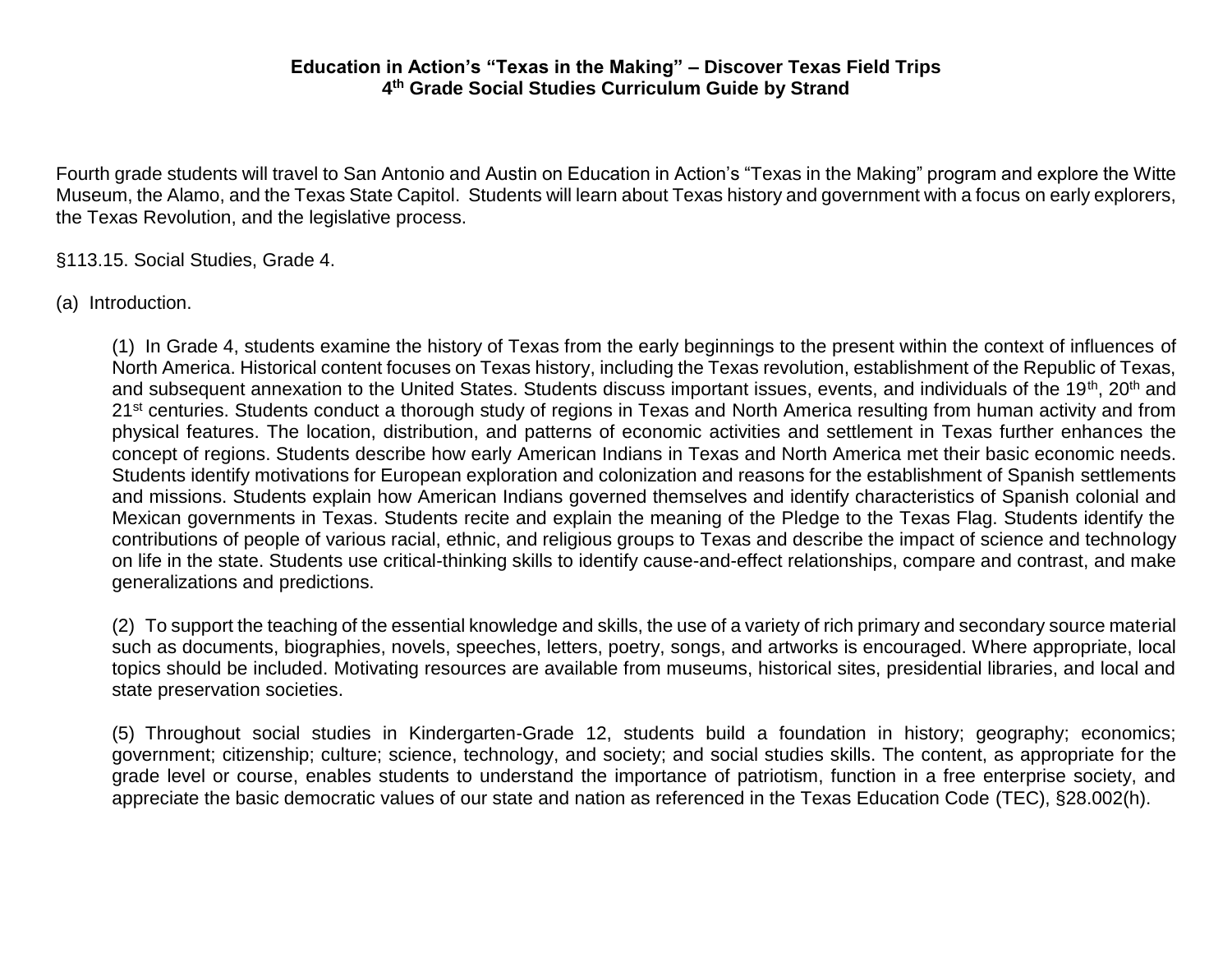| <b>Name of Activity</b> | <b>TEKS</b><br><b>Knowledge and Skills</b>                                                                                                                                                                                                                                                                                                                                                                                                                                                                                                                                                                                                                                                                                                                                                                                                                                                                                                                                                                                                                                                                                                                                                                                                                                                                                                                                                                                                                                                                                                                                                                                                                                                                                                                                                                                                                                                                                                                                                                                                                                                                                                                                                                                                                                                                                                                                                                                                                                                                                                                                                                                                                                                                                                                                                                                                                                                                                                                                                                                                                                                                                                                                                                                                                                                                                                                                                                                                                                                                                                                         |
|-------------------------|--------------------------------------------------------------------------------------------------------------------------------------------------------------------------------------------------------------------------------------------------------------------------------------------------------------------------------------------------------------------------------------------------------------------------------------------------------------------------------------------------------------------------------------------------------------------------------------------------------------------------------------------------------------------------------------------------------------------------------------------------------------------------------------------------------------------------------------------------------------------------------------------------------------------------------------------------------------------------------------------------------------------------------------------------------------------------------------------------------------------------------------------------------------------------------------------------------------------------------------------------------------------------------------------------------------------------------------------------------------------------------------------------------------------------------------------------------------------------------------------------------------------------------------------------------------------------------------------------------------------------------------------------------------------------------------------------------------------------------------------------------------------------------------------------------------------------------------------------------------------------------------------------------------------------------------------------------------------------------------------------------------------------------------------------------------------------------------------------------------------------------------------------------------------------------------------------------------------------------------------------------------------------------------------------------------------------------------------------------------------------------------------------------------------------------------------------------------------------------------------------------------------------------------------------------------------------------------------------------------------------------------------------------------------------------------------------------------------------------------------------------------------------------------------------------------------------------------------------------------------------------------------------------------------------------------------------------------------------------------------------------------------------------------------------------------------------------------------------------------------------------------------------------------------------------------------------------------------------------------------------------------------------------------------------------------------------------------------------------------------------------------------------------------------------------------------------------------------------------------------------------------------------------------------------------------------|
| • Alamo Tour            | (b) Knowledge and skills.<br>(3) History. The student understands the importance of the Texas Revolution, the Republic of Texas, and the annexation<br>of Texas to the United States. The student is expected to:<br>(A) analyze the causes, major events, and effects of the Texas Revolution, including the Battle of the Alamo, the<br>Texas Declaration of Independence, the Runaway Scrape, and the Battle of San Jacinto;<br>(B) summarize the significant contributions of individuals such as Texians William B. Travis, James Bowie, David<br>Crockett, George Childress, and Sidney Sherman; Tejanos Juan Antonio Padilla, Carlos Espalier, Juan N. Seguin,<br>Placido Benavides, and Jose Francisco Ruiz; Mexicans Antonio Lopez de Santa Anna and Vicente Filisola; and<br>non-combatants Susanna Dickinson and Enrique Esparza;<br>(C) identify leaders important to the founding of Texas as a republic and state, including Jose Antonio Navarro,<br>Sam Houston, Mirabeau Lamar, and Anson Jones;<br>(D) describe the successes, problems, and organizations of the Republic of Texas such as the establishment of a<br>constitution, economic struggles, relations with American Indians, and the Texas Rangers; and<br>(E) explain the events that led to the annexation of Texas to the United States, including the impact of the U.S.-<br>Mexican War.<br>(8) Geography. The student understands the location and patterns of settlement and the geographic factors that influence<br>where people live. The student is expected to:<br>(A) identify and explain clusters and patterns of settlement in Texas at different time periods such as prior to the<br>Texas Revolution, after the building of the railroads, and following World War II.<br>(12) Economics. The student understands patterns of work and economic activities in Texas. The student is expected to:<br>(C) analyze the effects of exploration, immigration, migration, and limited resources on the economic development<br>and growth of Texas.<br>(14) Government. The student understands how people organized governments in different ways during the early<br>development of Texas. The student is expected to:<br>(A) compare how various American Indian groups such as Caddo and the Comanche governed themselves; and<br>(B) identify and compare characteristics of Spanish colonial government and the early Mexican governments and<br>their influence on inhabitants of Texas.<br>(16) Citizenship. The student understands important customs, symbols, and celebrations of Texas. The student is<br>expected to:<br>(A) explain the meaning of various patriotic symbols and landmarks of Texas, including the six flags over Texas,<br>the San Jacinto Monument, the Alamo, and various missions.<br>(21) Social studies skill. The student applies critical-thinking skills to organize and use information acquired from a variety<br>of valid sources, including electronic technology. The student is expected to:<br>(A) differentiate between, locate, and use valid primary and secondary sources such as computer software;<br>interviews; biographies; oral, print, and visual material; documents; and artifacts to acquire information about the<br><b>United States and Texas;</b><br>(B) analyze information by sequencing, categorizing, identifying cause-and-effect relationships, comparing,<br>contrasting, finding the main idea, summarizing, making generalizations and predictions, and drawing inferences<br>and conclusions. |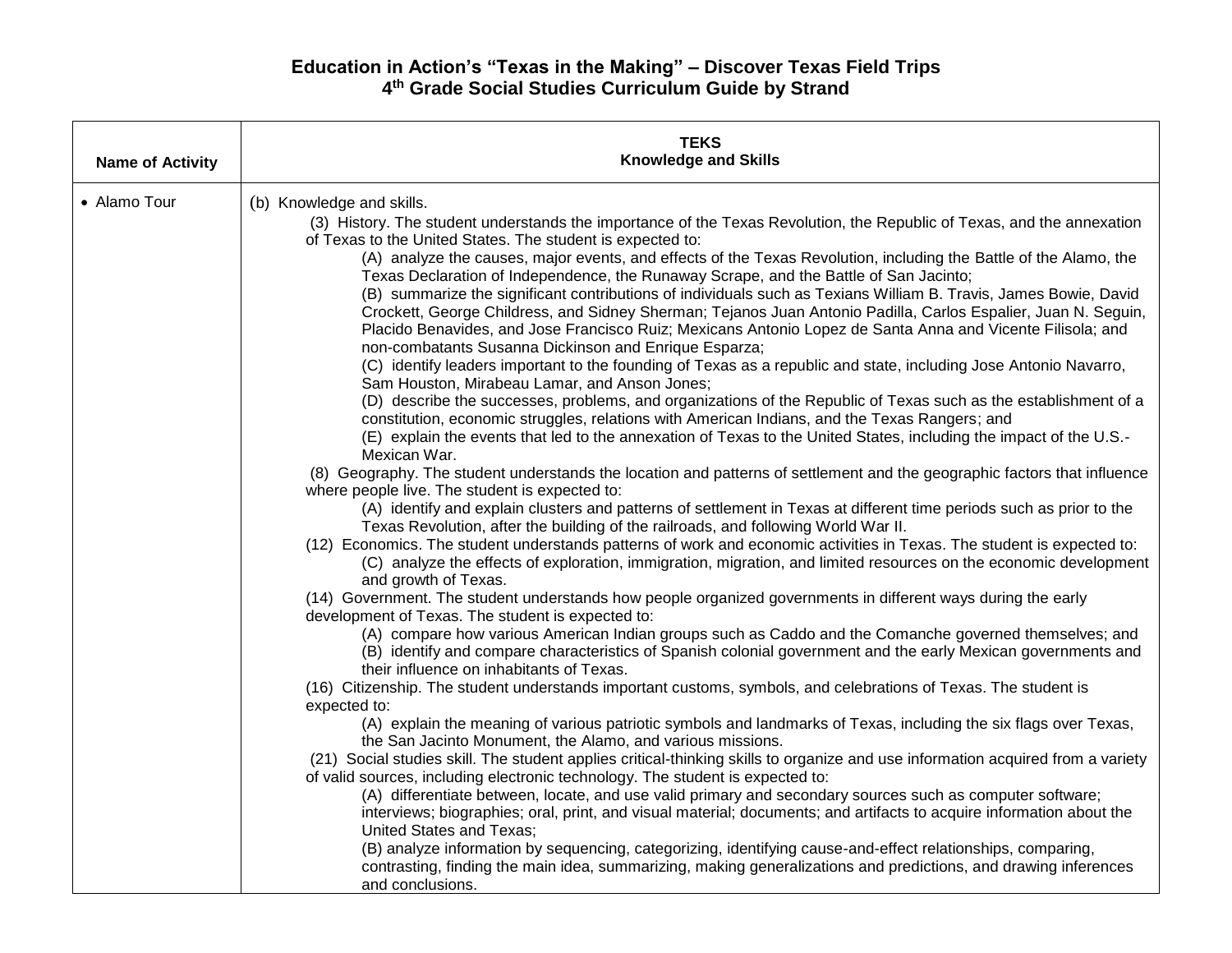|                              | (22) Social studies skill. The student communicates in written, oral, and visual forms. The student is expected to:<br>(A) use social studies terminology correctly;<br>(B) incorporate main and supporting ideas in verbal and written communication;<br>(C) express ideas orally based on research and experience.                                                                                                                                                                                                                                                                                                                                                                                                                                                                                                                                                                                                                                                                                                                                                                          |
|------------------------------|-----------------------------------------------------------------------------------------------------------------------------------------------------------------------------------------------------------------------------------------------------------------------------------------------------------------------------------------------------------------------------------------------------------------------------------------------------------------------------------------------------------------------------------------------------------------------------------------------------------------------------------------------------------------------------------------------------------------------------------------------------------------------------------------------------------------------------------------------------------------------------------------------------------------------------------------------------------------------------------------------------------------------------------------------------------------------------------------------|
| • Battle for Texas<br>Museum | (1) History. The student understands the origins, similarities and differences of American Indian groups in Texas and<br>North America before European exploration. The student is expected to:<br>(B) identify American Indian groups in Texas and North America before European exploration such as the Lipan<br>Apache, Karankawa, Caddo, and Jumano;<br>(C) describe the regions in which American Indians lived and identify American Indian groups remaining in Texas<br>such as Ysleta Del Sur Pueblo, Alabama-Coushatta, and Kickapoo.<br>(2) History. The student understands the causes and effects of European exploration and colonization of Texas and North<br>America. The student is expected to:<br>(A) summarize motivations for European exploration and settlement of Texas, including economic opportunity,<br>competition, and the desire for expansion;<br>(B) identify the accomplishments and explain the impact of significant explorers. including Cabeza de Vaca;<br>Francisco Coronado; and René Robert Cavelier, Sieur de la Salle, on the settlement of Texas; |
|                              | (C) explain when, where, and why the Spanish established settlements and Catholic missions in Texas as well as<br>important individuals such as Jose de Escandon;<br>(D) identify Texas' role in the Mexican War of Independence and the war's impact on the development of Texas;<br>and<br>(E) identify the accomplishments and explain the economic motivations and impact of significant empresarios,<br>including Stephen F. Austin, and Martín de León, on the settlement of Texas.<br>(3) History. The student understands the importance of the Texas Revolution, the Republic of Texas, and the annexation                                                                                                                                                                                                                                                                                                                                                                                                                                                                           |
|                              | of Texas to the United States. The student is expected to:<br>(A) analyze the causes, major events, and effects of the Texas Revolution, including the Battle of the Alamo, the<br>Texas Declaration of Independence, the Runaway Scrape, and the Battle of San Jacinto;<br>(B) summarize the significant contributions of individuals such as Texians William B. Travis, James Bowie, David<br>Crockett, George Childress, and Sidney Sherman; Tejanos Juan Antonio Padilla, Carlos Espalier, Juan N. Seguin,<br>Placido Benavides, and Jose Francisco Ruiz; Mexicans Antonio Lopez de Santa Anna and Vicente Filisola; and<br>non-combatants Susanna Dickinson and Enrique Esparza;                                                                                                                                                                                                                                                                                                                                                                                                         |
|                              | (C) identify leaders important to the founding of Texas as a republic and state, including Jose Antonio Navarro,<br>Sam Houston, Mirabeau Lamar, and Anson Jones;<br>(D) describe the successes, problems, and organizations of the Republic of Texas such as the establishment of a<br>constitution, economic struggles, relations with American Indians, and the Texas Rangers; and<br>(E) explain the events that led to the annexation of Texas to the United States, including the impact of the U.S.-<br>Mexican War.<br>(6) Geography. The student uses geographic tools to collect, analyze, and interpret data. The student is expected to:                                                                                                                                                                                                                                                                                                                                                                                                                                          |
|                              | (A) apply geographic tools, including grid systems, legends, symbols, scales, and compass roses, to construct<br>and interpret maps.<br>(7) Geography. The student understands the concept of regions. The student is expected to:<br>(A) describe a variety of regions in Texas and the United States such as political, population, and economic<br>regions that result from patterns of human activity;                                                                                                                                                                                                                                                                                                                                                                                                                                                                                                                                                                                                                                                                                    |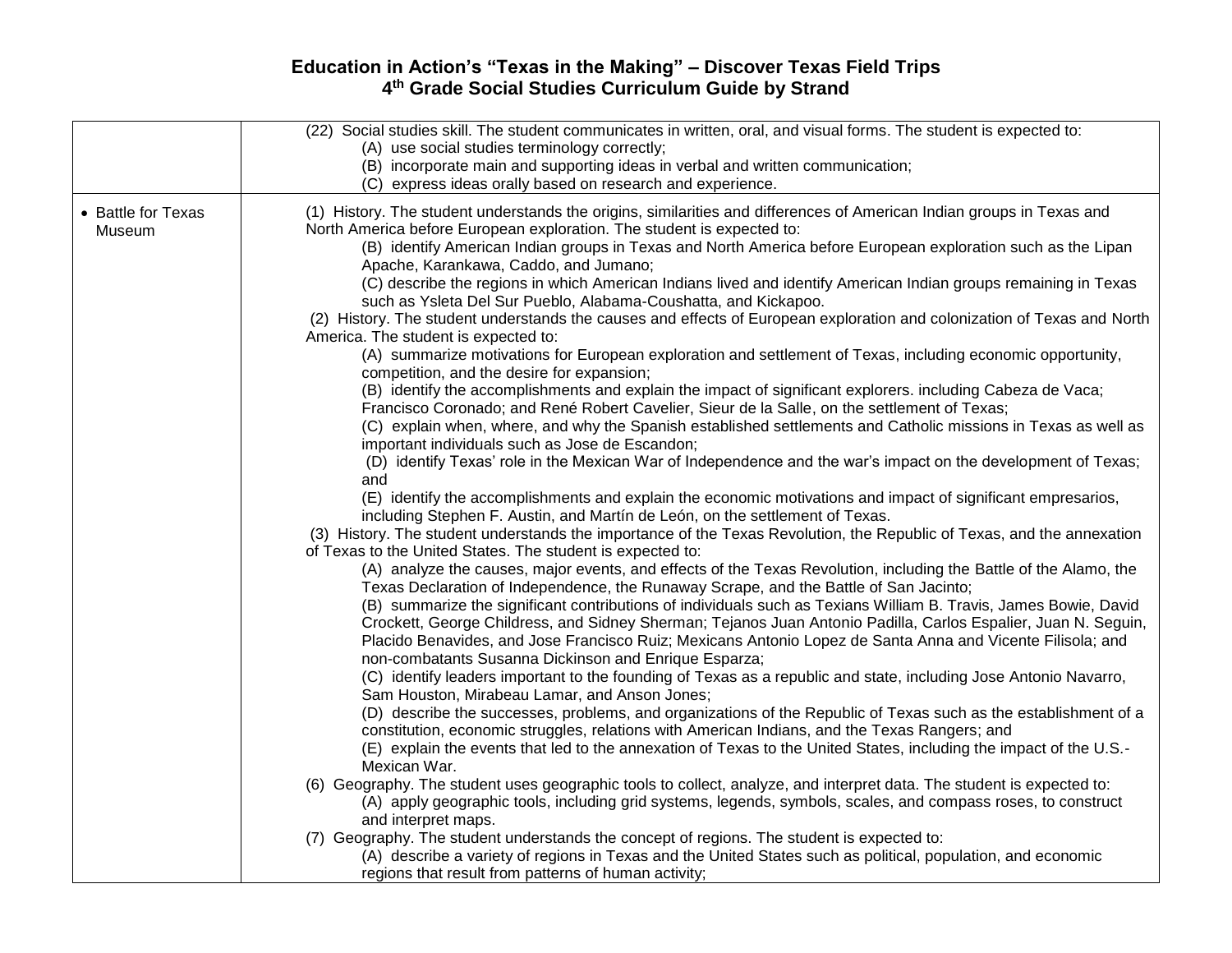|                      | (B) identify, locate, and compare the geographic regions of Texas (Mountains and Basins, Great Plains, North                                                                                                                                                        |
|----------------------|---------------------------------------------------------------------------------------------------------------------------------------------------------------------------------------------------------------------------------------------------------------------|
|                      | Central Plains, Costal Plains), including their landforms, climate, and vegetation.                                                                                                                                                                                 |
|                      | (8) Geography. The student understands the location and patterns of settlement and the geographic factors that influence<br>where people live. The student is expected to:                                                                                          |
|                      | (A) identify and explain clusters and patterns of settlement in Texas at different time periods such as prior to the                                                                                                                                                |
|                      | Texas Revolution, after the building of the railroads, and following World War II.                                                                                                                                                                                  |
|                      | (10) Economics. The student understands the basic economic activities of early societies in Texas and North America. The                                                                                                                                            |
|                      |                                                                                                                                                                                                                                                                     |
|                      | student is expected to:                                                                                                                                                                                                                                             |
|                      | (A) explain the economic activities various early American Indian groups in Texas and North America used to meet                                                                                                                                                    |
|                      | their needs and wants such as farming, trading, and hunting; and                                                                                                                                                                                                    |
|                      | (B) explain the economic activities early immigrants to Texas used to meet their needs and wants.                                                                                                                                                                   |
|                      | (12) Economics. The student understands patterns of work and economic activities in Texas. The student is expected to:<br>(C) analyze the effects of exploration, immigration, migration, and limited resources on the economic development<br>and growth of Texas. |
|                      | (14) Government. The student understands how people organized governments in different ways during the early                                                                                                                                                        |
|                      | development of Texas. The student is expected to:                                                                                                                                                                                                                   |
|                      | (A) compare how various American Indian groups such as Caddo and the Comanche governed themselves; and                                                                                                                                                              |
|                      | (B) identify and compare characteristics of Spanish colonial government and the early Mexican governments and<br>their influence on inhabitants of Texas.                                                                                                           |
|                      | (15) Government. The student understands important ideas in historic documents of Texas and the United States. The                                                                                                                                                  |
|                      | student is expected to:                                                                                                                                                                                                                                             |
|                      | (A) identify the purposes and explain the importance of the Texas Declaration of Independence, the Texas                                                                                                                                                            |
|                      | Constitution, and other documents such as the Meusebach-Comanche Treaty;                                                                                                                                                                                            |
|                      | (B) identify and explain the basic functions of the three branches of government according to the Texas                                                                                                                                                             |
|                      | Constitution.                                                                                                                                                                                                                                                       |
|                      | (16) Citizenship. The student understands important customs, symbols, and celebrations of Texas. The student is                                                                                                                                                     |
|                      | expected to:                                                                                                                                                                                                                                                        |
|                      | (A) explain the meaning of various patriotic symbols and landmarks of Texas, including the six flags over Texas,                                                                                                                                                    |
|                      | the San Jacinto Monument, the Alamo, and various missions.                                                                                                                                                                                                          |
|                      | (21) Social studies skill. The student applies critical-thinking skills to organize and use information acquired from a variety                                                                                                                                     |
|                      | of valid sources, including electronic technology. The student is expected to:                                                                                                                                                                                      |
|                      | (A) differentiate between, locate, and use valid primary and secondary sources such as computer software;                                                                                                                                                           |
|                      | interviews; biographies; oral, print, and visual material; documents; and artifacts to acquire information about the                                                                                                                                                |
|                      | United States and Texas;                                                                                                                                                                                                                                            |
|                      | (B) analyze information by sequencing, categorizing, identifying cause-and-effect relationships, comparing,                                                                                                                                                         |
|                      | contrasting, finding the main idea, summarizing, making generalizations and predictions, and drawing inferences                                                                                                                                                     |
|                      | and conclusions.                                                                                                                                                                                                                                                    |
|                      | (22) Social studies skill. The student communicates in written, oral, and visual forms. The student is expected to:                                                                                                                                                 |
|                      | (A) use social studies terminology correctly;                                                                                                                                                                                                                       |
|                      | (B) incorporate main and supporting ideas in verbal and written communication;                                                                                                                                                                                      |
|                      | (C) express ideas orally based on research and experience.                                                                                                                                                                                                          |
|                      | (3) History. The student understands the importance of the Texas Revolution, the Republic of Texas, and the annexation                                                                                                                                              |
| • State Capitol Tour | of Texas to the United States. The student is expected to:                                                                                                                                                                                                          |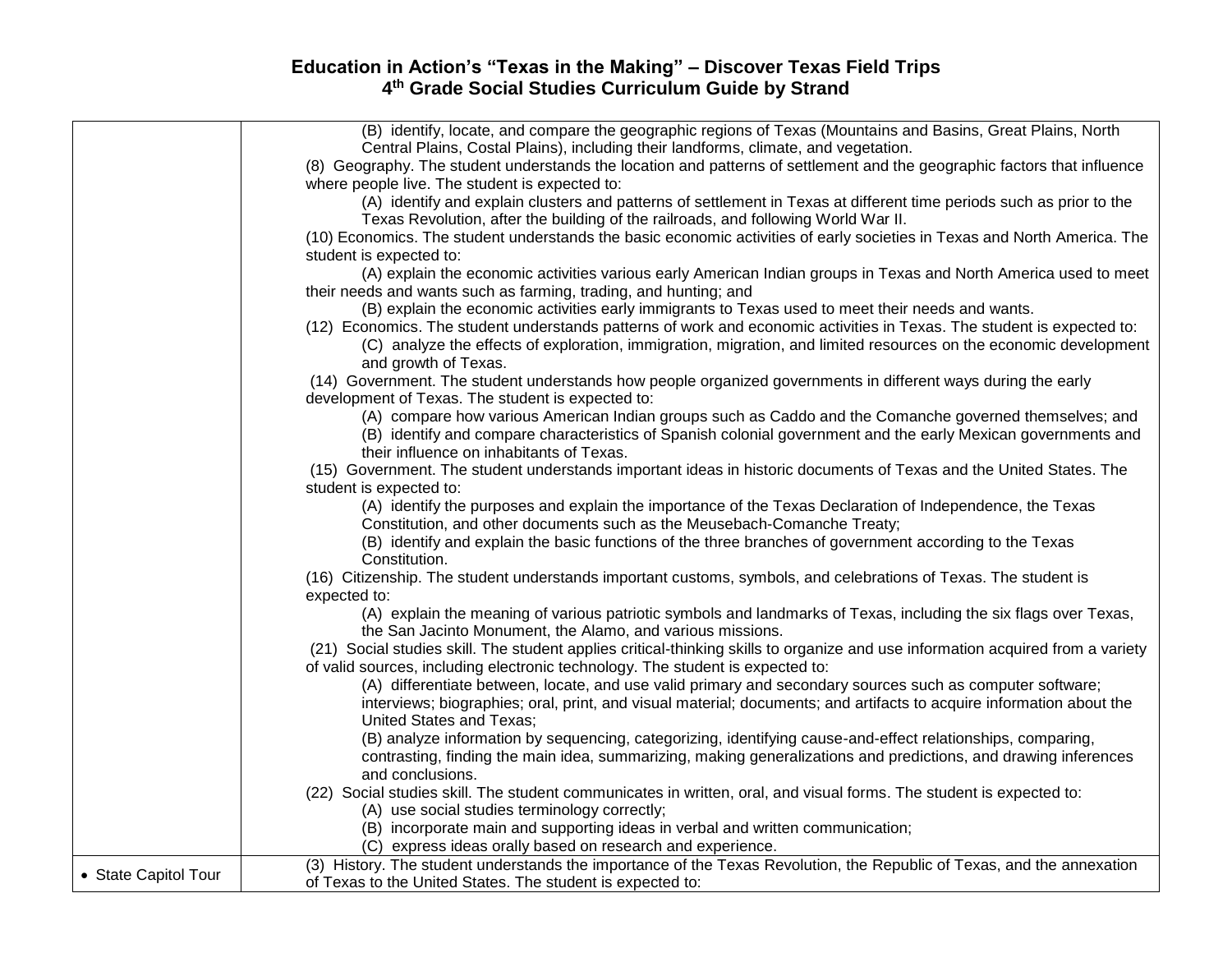| (A) analyze the causes, major events, and effects of the Texas Revolution, including the Battle of the Alamo, the             |
|-------------------------------------------------------------------------------------------------------------------------------|
| Texas Declaration of Independence, the Runaway Scrape, and the Battle of San Jacinto;                                         |
| (B) summarize the significant contributions of individuals such as Texians William B. Travis, James Bowie, David              |
| Crockett, George Childress, and Sidney Sherman; Tejanos Juan Antonio Padilla, Carlos Espalier, Juan N. Seguin,                |
| Placido Benavides, and Jose Francisco Ruiz; Mexicans Antonio Lopez de Santa Anna and Vicente Filisola; and                    |
| non-combatants Susanna Dickinson and Enrique Esparza;                                                                         |
| (C) identify leaders important to the founding of Texas as a republic and state, including Jose Antonio Navarro,              |
| Sam Houston, Mirabeau Lamar, and Anson Jones.                                                                                 |
| (15) Government. The student understands important ideas in historic documents of Texas and the United States. The            |
| student is expected to:                                                                                                       |
| (A) identify the purposes and explain the importance of the Texas Declaration of Independence, the Texas                      |
| Constitution, and other documents such as the Meusebach-Comanche Treaty;                                                      |
| (B) identify and explain the basic functions of the three branches of government according to the Texas                       |
| Constitution.                                                                                                                 |
| (16) Citizenship. The student understands important customs, symbols, and celebrations of Texas. The student is               |
| expected to:                                                                                                                  |
| (A) explain the meaning of various patriotic symbols and landmarks of Texas, including the six flags over Texas,              |
| the San Jacinto Monument, the Alamo, and various missions.                                                                    |
| (17) Citizenship. The student understands the importance of active individual participation in the democratic process. The    |
| student is expected to:                                                                                                       |
| (A) identify important individuals who participated voluntarily in civic affairs at state and local levels such as Adina      |
| de Zavala and Clara Driscoll;                                                                                                 |
| (B) explain how individuals can participate voluntarily in civic affairs at state and local levels through activities         |
| such as holding public officials to their word, writing letters, and participating in historic preservation and service       |
| projects;                                                                                                                     |
| (C) explain the duty of the individual in state and local elections such as being informed and voting;                        |
| (D) identify the importance of historical figures and important individuals who modeled active participation in the           |
| democratic process such as Sam Houston, Barbara Jordan, Lorenzo de Zavala, Ann Richards, Sam Rayburn,                         |
| Henry B. Gonzalez, James A. Baker III, Wallace Jefferson, and other local individuals.                                        |
| (18) Citizenship. The student understands the importance of effective leadership in a constitutional republic. The student is |
| expected to:                                                                                                                  |
| (A) identify leaders in state, local, and national governments, including the governor, local members of the Texas            |
| Legislature, the local mayor, U.S. senators, local U.S. representatives, and Texans who have been president of the United     |
| States.                                                                                                                       |
| (22) Social studies skill. The student communicates in written, oral, and visual forms. The student is expected to:           |
| (A) use social studies terminology correctly;                                                                                 |
| (B) incorporate main and supporting ideas in verbal and written communication;                                                |
| (C) express ideas orally based on research and experience.                                                                    |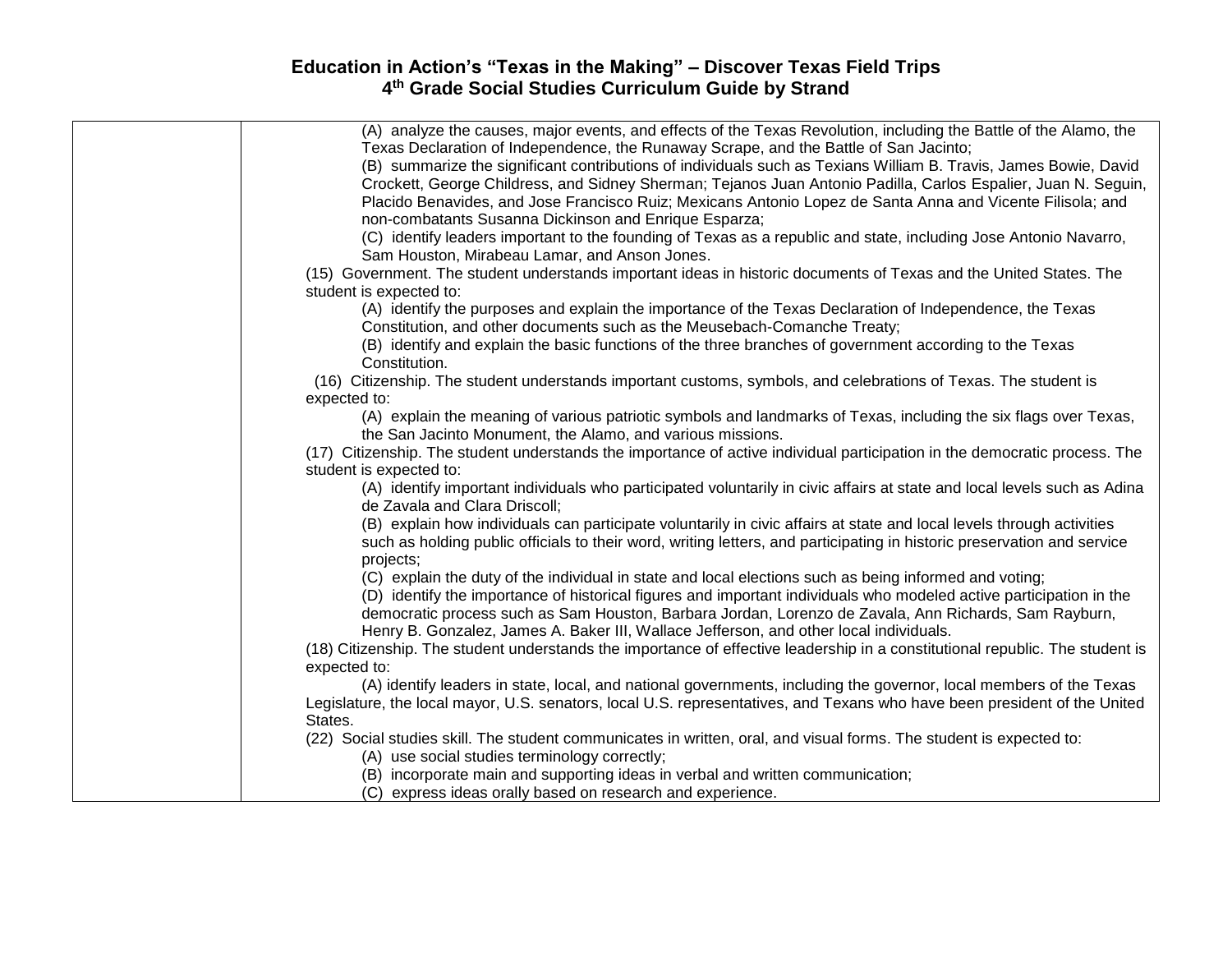| • Bus Activities | (3) History. The student understands the importance of the Texas Revolution, the Republic of Texas, and the annexation<br>of Texas to the United States. The student is expected to:<br>(A) analyze the causes, major events, and effects of the Texas Revolution, including the Battle of the Alamo, the<br>Texas Declaration of Independence, the Runaway Scrape, and the Battle of San Jacinto;<br>(B) summarize the significant contributions of individuals such as Texians William B. Travis, James Bowie, David<br>Crockett, George Childress, and Sidney Sherman; Tejanos Juan Antonio Padilla, Carlos Espalier, Juan N. Seguin,<br>Placido Benavides, and Jose Francisco Ruiz; Mexicans Antonio Lopez de Santa Anna and Vicente Filisola; and<br>non-combatants Susanna Dickinson and Enrique Esparza;<br>(C) identify leaders important to the founding of Texas as a republic and state, including Jose Antonio Navarro,<br>Sam Houston, Mirabeau Lamar, and Anson Jones;<br>(D) describe the successes, problems, and organizations of the Republic of Texas such as the establishment of a<br>constitution, economic struggles, relations with American Indians, and the Texas Rangers; and<br>(E) explain the events that led to the annexation of Texas to the United States, including the impact of the U.S.-<br>Mexican War.<br>(7) Geography. The student understands the concept of regions. The student is expected to:<br>(A) describe a variety of regions in Texas and the United States such as political, population, and economic<br>regions that result from patterns of human activity;<br>(B) identify, locate, and compare the geographic regions of Texas (Mountains and Basins, Great Plains, North<br>Central Plains, Costal Plains), including their landforms, climate, and vegetation. |
|------------------|-----------------------------------------------------------------------------------------------------------------------------------------------------------------------------------------------------------------------------------------------------------------------------------------------------------------------------------------------------------------------------------------------------------------------------------------------------------------------------------------------------------------------------------------------------------------------------------------------------------------------------------------------------------------------------------------------------------------------------------------------------------------------------------------------------------------------------------------------------------------------------------------------------------------------------------------------------------------------------------------------------------------------------------------------------------------------------------------------------------------------------------------------------------------------------------------------------------------------------------------------------------------------------------------------------------------------------------------------------------------------------------------------------------------------------------------------------------------------------------------------------------------------------------------------------------------------------------------------------------------------------------------------------------------------------------------------------------------------------------------------------------------------------------------------------------------------------|
|                  | (8) Geography. The student understands the location and patterns of settlement and the geographic factors that influence                                                                                                                                                                                                                                                                                                                                                                                                                                                                                                                                                                                                                                                                                                                                                                                                                                                                                                                                                                                                                                                                                                                                                                                                                                                                                                                                                                                                                                                                                                                                                                                                                                                                                                    |
|                  | where people live. The student is expected to:<br>(A) identify and explain clusters and patterns of settlement in Texas at different time periods such as prior to the<br>Texas Revolution, after the building of the railroads, and following World War II.                                                                                                                                                                                                                                                                                                                                                                                                                                                                                                                                                                                                                                                                                                                                                                                                                                                                                                                                                                                                                                                                                                                                                                                                                                                                                                                                                                                                                                                                                                                                                                |
|                  | (12) Economics. The student understands patterns of work and economic activities in Texas. The student is expected to:<br>(C) analyze the effects of exploration, immigration, migration, and limited resources on the economic development<br>and growth of Texas.                                                                                                                                                                                                                                                                                                                                                                                                                                                                                                                                                                                                                                                                                                                                                                                                                                                                                                                                                                                                                                                                                                                                                                                                                                                                                                                                                                                                                                                                                                                                                         |
|                  | (13) Economics. The student understands how Texas, the United States, and other parts of the world are economically<br>interdependent. The student is expected to:                                                                                                                                                                                                                                                                                                                                                                                                                                                                                                                                                                                                                                                                                                                                                                                                                                                                                                                                                                                                                                                                                                                                                                                                                                                                                                                                                                                                                                                                                                                                                                                                                                                          |
|                  | (B) identify oil and gas, agricultural, and technological products of Texas that are purchased to meet needs in the<br>United States and around the world.                                                                                                                                                                                                                                                                                                                                                                                                                                                                                                                                                                                                                                                                                                                                                                                                                                                                                                                                                                                                                                                                                                                                                                                                                                                                                                                                                                                                                                                                                                                                                                                                                                                                  |
|                  | (16) Citizenship. The student understands important customs, symbols, and celebrations of Texas. The student is<br>expected to:                                                                                                                                                                                                                                                                                                                                                                                                                                                                                                                                                                                                                                                                                                                                                                                                                                                                                                                                                                                                                                                                                                                                                                                                                                                                                                                                                                                                                                                                                                                                                                                                                                                                                             |
|                  | (A) explain the meaning of various patriotic symbols and landmarks of Texas, including the six flags over Texas,<br>the San Jacinto Monument, the Alamo, and various missions.                                                                                                                                                                                                                                                                                                                                                                                                                                                                                                                                                                                                                                                                                                                                                                                                                                                                                                                                                                                                                                                                                                                                                                                                                                                                                                                                                                                                                                                                                                                                                                                                                                              |
|                  | (17) Citizenship. The student understands the importance of active individual participation in the democratic process. The<br>student is expected to:                                                                                                                                                                                                                                                                                                                                                                                                                                                                                                                                                                                                                                                                                                                                                                                                                                                                                                                                                                                                                                                                                                                                                                                                                                                                                                                                                                                                                                                                                                                                                                                                                                                                       |
|                  | (A) identify important individuals who participated voluntarily in civic affairs at state and local levels such as Adina<br>de Zavala and Clara Driscoll;                                                                                                                                                                                                                                                                                                                                                                                                                                                                                                                                                                                                                                                                                                                                                                                                                                                                                                                                                                                                                                                                                                                                                                                                                                                                                                                                                                                                                                                                                                                                                                                                                                                                   |
|                  | (B) explain how individuals can participate voluntarily in civic affairs at state and local levels through activities<br>such as holding public officials to their word, writing letters, and participating in historic preservation and service                                                                                                                                                                                                                                                                                                                                                                                                                                                                                                                                                                                                                                                                                                                                                                                                                                                                                                                                                                                                                                                                                                                                                                                                                                                                                                                                                                                                                                                                                                                                                                            |
|                  | projects;<br>(C) explain the duty of the individual in state and local elections such as being informed and voting;                                                                                                                                                                                                                                                                                                                                                                                                                                                                                                                                                                                                                                                                                                                                                                                                                                                                                                                                                                                                                                                                                                                                                                                                                                                                                                                                                                                                                                                                                                                                                                                                                                                                                                         |